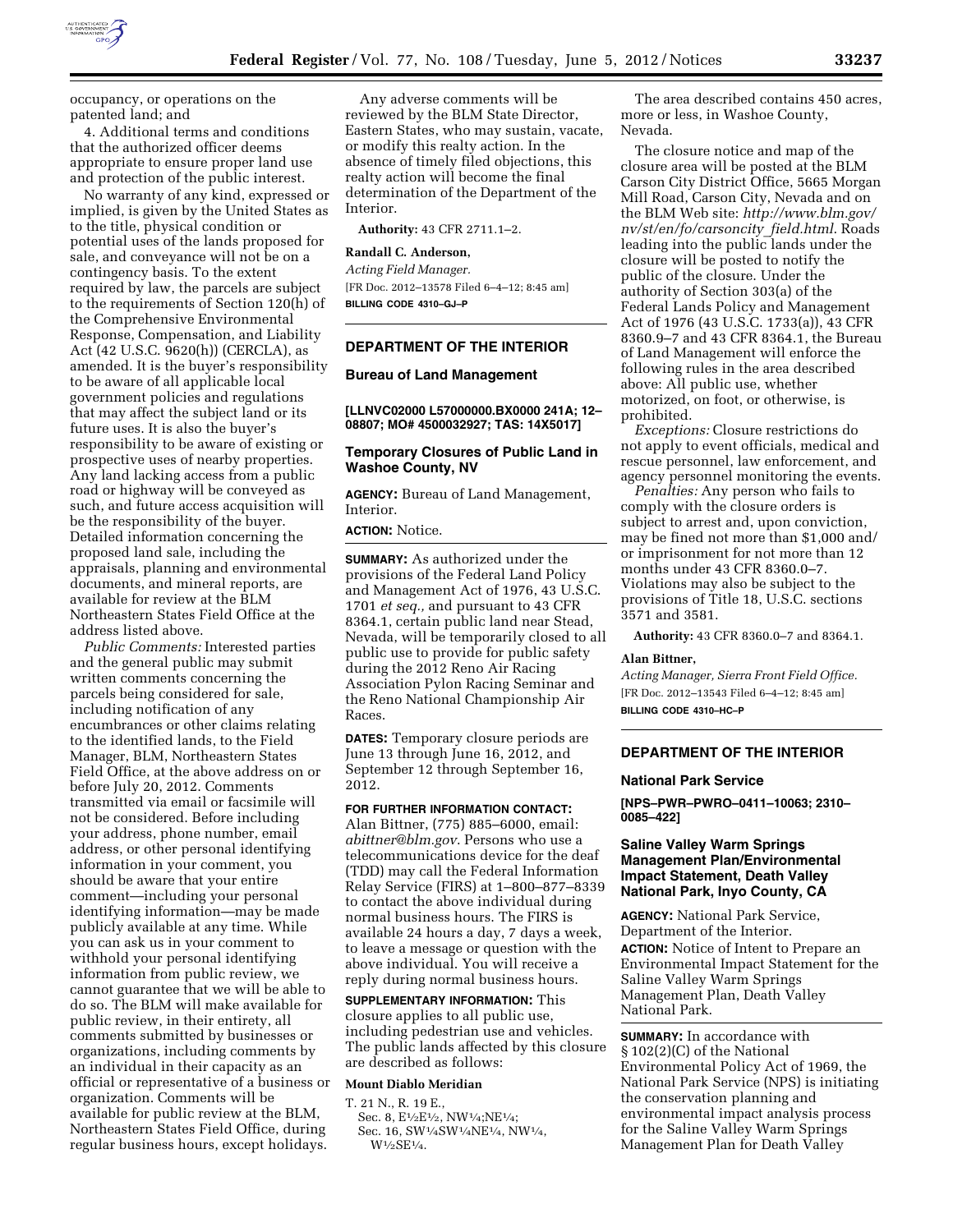National Park. This effort will result in a plan that provides a sound basis for guiding management actions within the Saline Valley Warms Springs area of Death Valley National Park, based upon evaluation of a range of reasonable alternatives regarding recreational use and tribal interests. The plan would fulfill this need and complete the park's broad-level management objectives for this area, as called for in the 2001 General Management Plan (GMP). **DATES:** All comments must be

postmarked or transmitted not later than August 6, 2012.

**SUPPLEMENTARY INFORMATION:** As part of the EIS process, the NPS will evaluate different approaches for managing the Saline Valley Warm Springs area to determine the potential impacts on visitor access, asset management, water resources, biological and cultural resources, human health and safety, aesthetics, visitor experience, wilderness character, and other stewardship considerations. Alternatives to be considered include no-action and reasonable action alternatives, such as establishing designated camping areas, limiting further development of the springs, restoration or partial restoration of the springs, and either closure or authorization of the nearby airstrip.

Saline Valley is a large desert valley located in the northwest portion of Death Valley National Park. Despite the variety of resources within this remote area, many people associate Saline Valley only with Warm Springs. Since the 1940s, impromptu developments were incrementally added to the area, particularly at Lower Warm Spring. Over the years, the soaking pools became ''clothing optional'' sites. Warm Springs and the rest of Saline Valley were transferred to Death Valley National Park from the Bureau of Land Management with the passage of the California Desert Protection Act in 1994. Under NPS management, efforts have been made to enforce measures to reduce impacts on certain resources, manage or remove non-native species, and discontinue use of unimproved airstrips.

In the late 1990s, preliminary scoping meetings for the draft GMP attempted to establish a vision for more direct management and oversight of the Saline Valley Warm Springs area. This became controversial because many visitors wanted a less regulatory approach for accommodating bathers and campers at Warm Springs. However, the Warm Springs possess religious, historical, and spiritual significance for the Timbisha Shoshone Tribe. In addition, the

Timbisha Shoshone Homeland Act of 2000 mandates that the park and the tribe ensure that certain park resources and values are protected by partnerships between the NPS and the Tribe. As a consequence of conflicting perceptions and values, park staff decided to remove site-specific details from the GMP and instead develop a separate plan specifically focused on the Saline Valley Warm Springs area in order to adequately address the Timbisha's concerns.

For this EIS the Warm Springs area of Saline Valley is defined as an approximately 100 acre tract of nonwilderness surrounded by backcountry and designated Wilderness. The park is currently preparing a separate Backcountry and Wilderness Stewardship Plan (Wilderness Plan) and Environmental Assessment that will provide a framework for managing lands and resources surrounding Warm Springs. The Saline Valley Warm Springs Management Plan will be prepared separately in order to concentrate on the issues specific to the Warm Springs, but in coordination with the Wilderness Plan so as not to conflict with the values and desired conditions set forth in that plan.

*Scoping Process:* This notice formally initiates the public scoping comment phase necessary for informing preparation of the Environmental Impact Statement (EIS). Early public comment will be elicited regarding issues and concerns, the nature and extent of potential environmental impacts (and as appropriate, mitigation measures), and alternatives that should be addressed in preparing the Draft EIS. The NPS welcomes information and suggestions from the public regarding resource protection, visitor use, and land management. A scoping brochure has been prepared that details the issues identified to date; copies of the brochure as well as current information about the EIS effort may be obtained from Mike Cipra at Death Valley National Park, P.O. Box 579, Death Valley, CA 92328 (760) 786–3227.

During the scoping phase any person desiring to comment on any issues associated with the plan, or wishing to provide relevant environmental information, may use any one of several methods. If you wish to comment electronically, you may submit your comments via email to *DEVA*\_*[Planning@nps.gov](mailto:DEVA_Planning@nps.gov)* or online via the NPS Planning, Environment and Public Comment (PEPC) Web site by visiting *[http://parkplanning.nps.gov/](http://parkplanning.nps.gov/SalineValleyWarmSprings)  [SalineValleyWarmSprings](http://parkplanning.nps.gov/SalineValleyWarmSprings)*. If it is more convenient, or if you lack access to a computer, you can hand-deliver or mail

your written comments to: Superintendent, Death Valley National Park, Attn: Saline Valley Warm Springs Management Plan, Death Valley National Park, P.O. Box 579, Death Valley, California 92328.

At this time, it is expected that several public meetings will be held in towns near the park during the week of June 10–16, 2012: Bishop, Ridgecrest, and Victorville, California. Confirmed details regarding these meetings will be posted on the project Web site (noted above) and will be announced in the local press; details may also be obtained by contacting the park directly. These meetings will provide current information, and provide an opportunity to ask questions, comment on issues, and suggest potential alternatives to be addressed in developing the Draft EIS; written comments will also be accepted. The project Web site will provide the most up-to-date information regarding the project, including project description, EIS process updates, meeting notices, reports and documents, and useful links associated with the project.

Comments will not be accepted by fax or in any other way than those specified above. Comments in any format (hard copy or electronic) submitted by an individual or organization on behalf of another individual or organization will not be accepted.

Before including your address, phone number, email address, or other personal identifying information in your comment, you should be aware that your entire comment—including your personal identifying information—may be made publicly available at any time. While you can ask us in your comment to withhold your personal identifying information from public review, we cannot guarantee that we will be able to do so.

*Decision Process:* Following the scoping phase and consideration of public concerns and comments from agencies, a Draft EIS will be prepared and released for public review. Availability will be announced through the publication of a Notice of Availability in the **Federal Register**, as well as through local and regional news media, direct mailing to the project mailing list, and via the Project Web site. Following due consideration of all agency and public comments on the Draft EIS, a Final EIS will be prepared and its availability for public review will be similarly announced. Not sooner than 30 days after release of the Final EIS, a Record of Decision will be prepared. As a delegated EIS, the official responsible for final approval of the Saline Valley Warm Springs